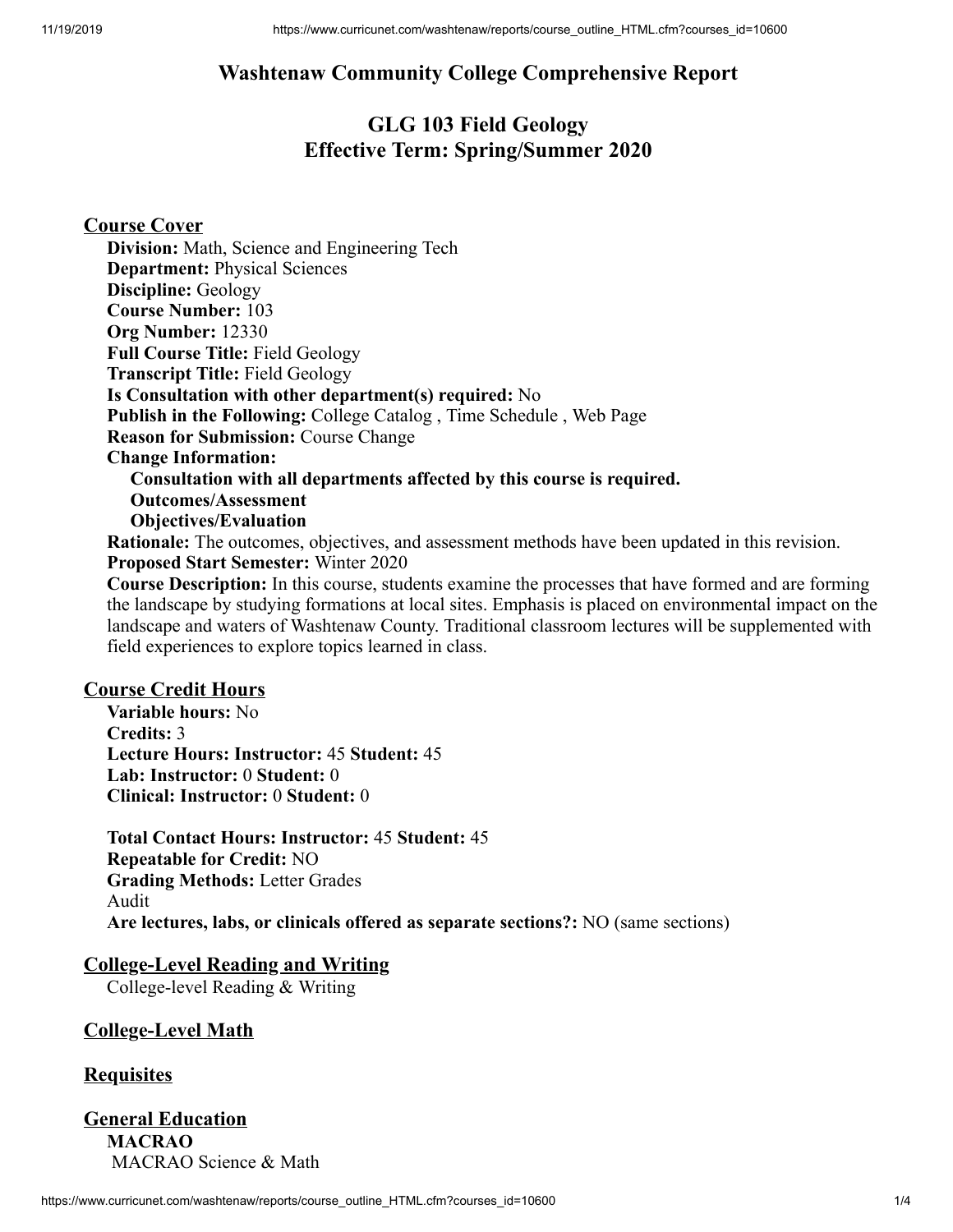**General Education Area 4 - Natural Science** Assoc in Applied Sci - Area 4 Assoc in Science - Area 4 Assoc in Arts - Area 4 **Michigan Transfer Agreement - MTA** MTA Science (no lab)

**Request Course Transfer Proposed For:**

# **Student Learning Outcomes**

1. Recognize and identify introductory principles and concepts related to geology and hydrology, including mapping, minerals and rocks, fossils and geologic time, weathering and soil, Michigan glaciations, stream and groundwater dynamics, as well as the environmental concerns associated with each.

## **Assessment 1**

Assessment Tool: Departmental exams

Assessment Date: Winter 2022

Assessment Cycle: Every Three Years

Course section(s)/other population: All sections

Number students to be assessed: All students

How the assessment will be scored: Multiple choice questions will be scored using the key. Essay and short answer questions will be scored using a departmentally-developed rubric. Standard of success to be used for this assessment: 70% of students will score an overall average of 72.5% or better on each assessment question.

Who will score and analyze the data: Appropriate geology faculty will assess the data.

2. Apply appropriate principles, tools and concepts to solve problems. Construct and interpret maps, charts, diagrams and graphs both in the field and in the classroom.

## **Assessment 1**

Assessment Tool: Departmental exams

Assessment Date: Winter 2022

Assessment Cycle: Every Three Years

Course section(s)/other population: All sections

Number students to be assessed: All students

How the assessment will be scored: Multiple choice questions will be scored using the key. Essay and short answer questions will be scored using a departmentally-developed rubric. Standard of success to be used for this assessment: 70% of students will score an overall average of 72.5% or better on each assessment question.

Who will score and analyze the data: Appropriate geology faculty will assess the data.

# **Course Objectives**

- 1. Use topographic maps to locate and identify geological features.
- 2. Draw topographic map profiles.
- 3. Calculate the slope of rivers and hills using map measurers and topographic maps.
- 4. Use clinometers, meter sticks and pace to determine the height and slope of hills and buildings on the WCC campus.
- 5. Utilize global positioning systems to locate coordinates throughout campus in a geocaching activity.
- 6. Identify and classify rocks and minerals based on their physical and chemical properties.
- 7. Visit the Eddy Discovery Center in Chelsea, Michigan, or similar location, to identify and classify various rock specimens.
- 8. Describe the various rocks and minerals mined in Michigan.
- 9. Explain the process of recycling various materials and its effects on society and the environment.
- 10. Summarize significant geologic and biological events throughout geologic time.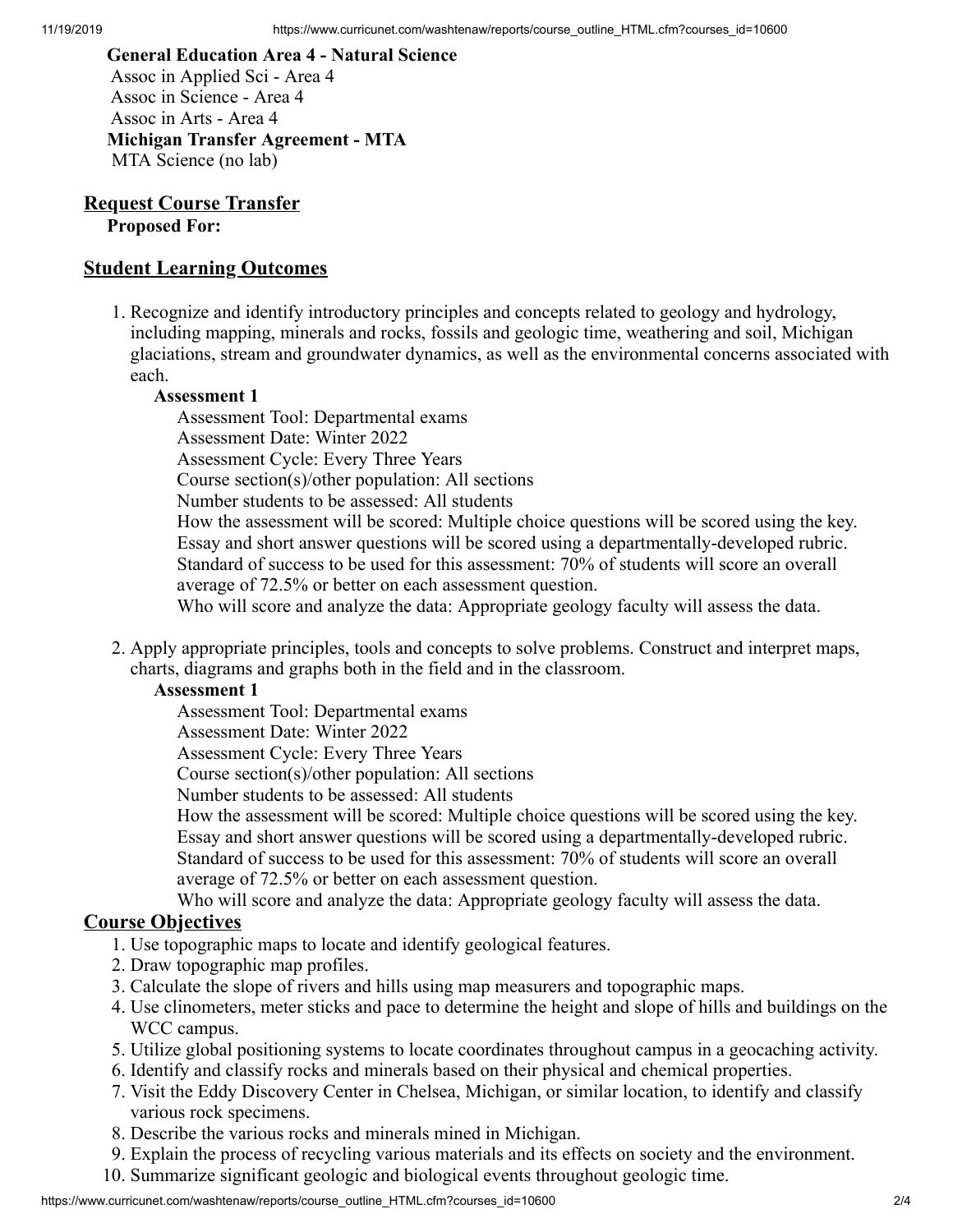- 11. Visit the University of Michigan's Natural History Museum and complete a scavenger hunt on fossils and geologic time.
- 12. Collect fossils from mid-Devonian silica shale to be identified and classified.
- 13. Distinguish and apply absolute dating from relative dating techniques to determine the ages of various rock layers.
- 14. Analyze trace fossils to determine clues on the lives of extinct organisms.
- 15. Compare and contrast chemical and mechanical weathering.
- 16. Identify the texture of soil based on the calculated proportions of the soil components in a soil sample.
- 17. Determine the settling rate of a mixed sample of sediment and determine the percentage of each size.
- 18. Analyze the compositional changes of soil along a slope.
- 19. Explain the mechanics involving the formation, advancement and retreat of a glacier.
- 20. Describe the possible causes of glacial periods or ice ages and their effect on the climate, living things and the topography of the land.
- 21. Identify and classify glacial erratics and landforms on the WCC campus.
- 22. Describe the glacial geology of Michigan, including the various glacial landforms found throughout the state.
- 23. Visit various glacial landforms in Ann Arbor and surrounding areas, including moraines, kames, eskers and kettles. Describe their origin and composition.
- 24. Identify the erosional, transportational and depositional qualities and features of running water.
- 25. Compare and contrast the features and properties of young and mature river systems.
- 26. Measure the velocity of a local stream or river using floats and stopwatches.
- 27. Measure the cross-sectional area of a local stream or river, and draw its cross section using tape measures and meter sticks.
- 28. Calculate the discharge of a local stream or river using the velocity and area of the water body.
- 29. Describe and sketch the floodplain along a local stream or river.
- 30. Visit a local water treatment plant and explain the process of treating wastewater and the impact on the environment.
- 31. Identify ground hydrology terms, including porosity, permeability, aquifer, aquitard, perched water table, water table, caverns, karst topography, etc.
- 32. Test various sediments to compare and contrast porosity and permeability in soils.
- 33. Describe various sources of contamination and pollution and their effects on groundwater.
- 34. Compare and contrast old landfill regulations versus new to help eliminate groundwater contamination.

# **New Resources for Course**

# **Course Textbooks/Resources**

Textbooks Manuals Periodicals Software

# **Equipment/Facilities**

Level III classroom Computer workstations/lab ITV TV/VCR Data projector/computer

# **Reviewer Date Action Action Date**

**Faculty Preparer:**

*Suzanne Albach Faculty Preparer Aug 17, 2019* 

# **Department Chair/Area Director:**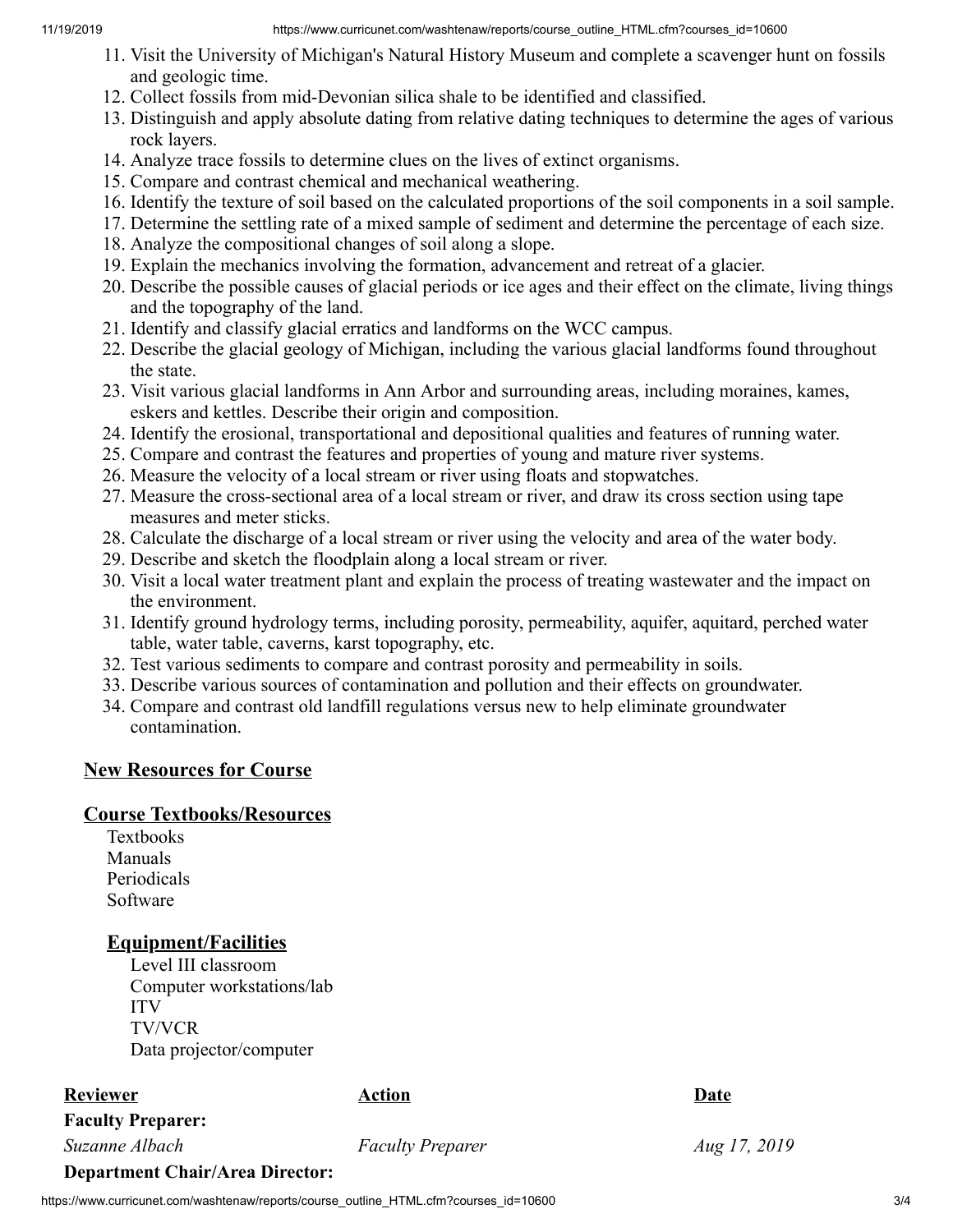11/19/2019 https://www.curricunet.com/washtenaw/reports/course\_outline\_HTML.cfm?courses\_id=10600

| Suzanne Albach                         | Recommend Approval | Aug 17, 2019 |
|----------------------------------------|--------------------|--------------|
| Dean:                                  |                    |              |
| Victor Vega                            | Recommend Approval | Sep 17, 2019 |
| <b>Curriculum Committee Chair:</b>     |                    |              |
| Lisa Veasey                            | Recommend Approval | Nov 04, 2019 |
| <b>Assessment Committee Chair:</b>     |                    |              |
| <b>Shawn Deron</b>                     | Recommend Approval | Nov 08, 2019 |
| <b>Vice President for Instruction:</b> |                    |              |
| Kimberly Hurns                         | Approve            | Nov 08, 2019 |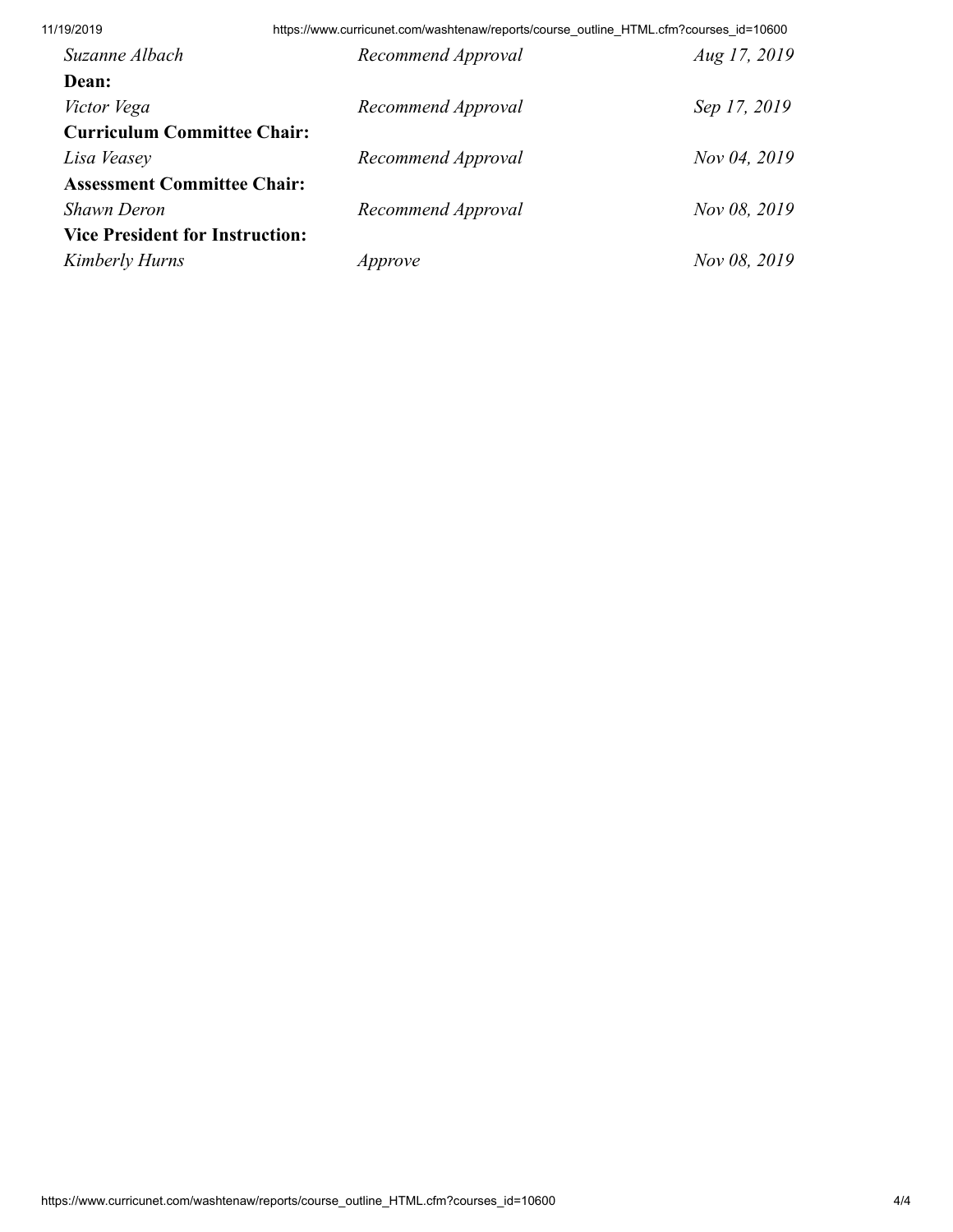### **WASHTENAW COMMUNITY COLLEGE**

#### **MASTER SYLLABUS**

| Course Discipline Code & No: GLG103<br>Title:<br>Field Geology Effective Term Winter 2009                                                                                                                                                                                                                                                                                                                                                                                                                                                                                                                                      |                     |
|--------------------------------------------------------------------------------------------------------------------------------------------------------------------------------------------------------------------------------------------------------------------------------------------------------------------------------------------------------------------------------------------------------------------------------------------------------------------------------------------------------------------------------------------------------------------------------------------------------------------------------|---------------------|
| Division Code: __<br>MNS<br>Department Code: PHYD                                                                                                                                                                                                                                                                                                                                                                                                                                                                                                                                                                              | Org #: $12300$      |
| College Catalog<br>Time Schedule<br>Don't publish:<br>$\Box$ Web Page                                                                                                                                                                                                                                                                                                                                                                                                                                                                                                                                                          |                     |
| Reason for Submission. Check all that apply.<br>Reactivation of inactive course<br>New course approval<br>Inactivation (Submit this page only.)<br>⊠Three-year syllabus review/Assessment report<br>$\boxtimes$ Course change                                                                                                                                                                                                                                                                                                                                                                                                  |                     |
| Change information: Note all changes that are being made. Form applies only to changes noted.                                                                                                                                                                                                                                                                                                                                                                                                                                                                                                                                  |                     |
| Consultation with all departments affected by this course is<br>_Total Contact Hours (total contact hours were: ______<br>required.<br>Distribution of contact hours (contact hours were:<br>$\text{lecture:}$ $\_\_\_\_\$ lab $\_\_\_\$ clinical $\_\_\_\_\$ other $\_\_\_\)_$<br>*Must submit inactivation form for previous course.<br>Pre-requisite, co-requisite, or enrollment restrictions<br>Change in Grading Method<br>$\boxtimes$ Course description<br>$\boxtimes$ Outcomes/Assessment<br>$\boxtimes$ Course objectives (minor changes)<br>$\boxtimes$ Objectives/Evaluation<br>Credit hours (credits were: _____) |                     |
| Rationale for course or course change. Attach course assessment report for existing courses that are being changed.<br>Objective were updated to include additional learning experiences to provide students with a balance of traditional classroom<br>experiences along with field work to supplement learning experiences.                                                                                                                                                                                                                                                                                                  |                     |
| Approvals Department and divisional signatures indicate that all departments affected by the course have been consulted.                                                                                                                                                                                                                                                                                                                                                                                                                                                                                                       |                     |
| <b>Department Review by Chairperson</b><br>New resources needed<br>All relevant departments consulted<br>Signature Dipare M Albach Date: 9/30/09<br>Print:<br>Suzanne M. Albach<br>Faculty/Preparer<br>$l$ eri Butch<br>$\bm{k}$ e $\bm{\kappa}_{\text{signature}}$<br>Print:<br>Department Chair                                                                                                                                                                                                                                                                                                                              |                     |
| Division Review by Dean                                                                                                                                                                                                                                                                                                                                                                                                                                                                                                                                                                                                        |                     |
| Request for conditional approval<br>Recommendation $\Box$ Yes $\Box$ No<br>Dean's/Administrator's Signature<br><b>Curriculum Committee Review</b>                                                                                                                                                                                                                                                                                                                                                                                                                                                                              | 0CT<br>2009<br>Date |
| Recommendation<br>Tabled<br>Nø<br>Yes<br>Curriculum Committee Chair's Signature                                                                                                                                                                                                                                                                                                                                                                                                                                                                                                                                                |                     |
| Vice President for Instruction Approval<br><sup>3</sup> resident's Signature<br>Approval $\bigotimes$ Yes $\Box$ No $\Box$ Conditional                                                                                                                                                                                                                                                                                                                                                                                                                                                                                         |                     |
|                                                                                                                                                                                                                                                                                                                                                                                                                                                                                                                                                                                                                                |                     |
| Do not write in shaded area.<br>Log File $10910951$ Ecopy $\Box$ Banner<br><b>C&amp;A</b> Database<br>C&A Log File<br>Basic skills $\Box$ Contact fee $\Box$                                                                                                                                                                                                                                                                                                                                                                                                                                                                   |                     |

Please return completed form to the Office of Curriculum & Assessment and email an electronic copy to sjohn@wccnet.edu for posting on the website. **Office of Curriculum & Assessment** http://www.wccnet.edu/departments/curriculum/

Approved by Assessment Committee 10/06

 $\frac{\partial}{\partial \theta}$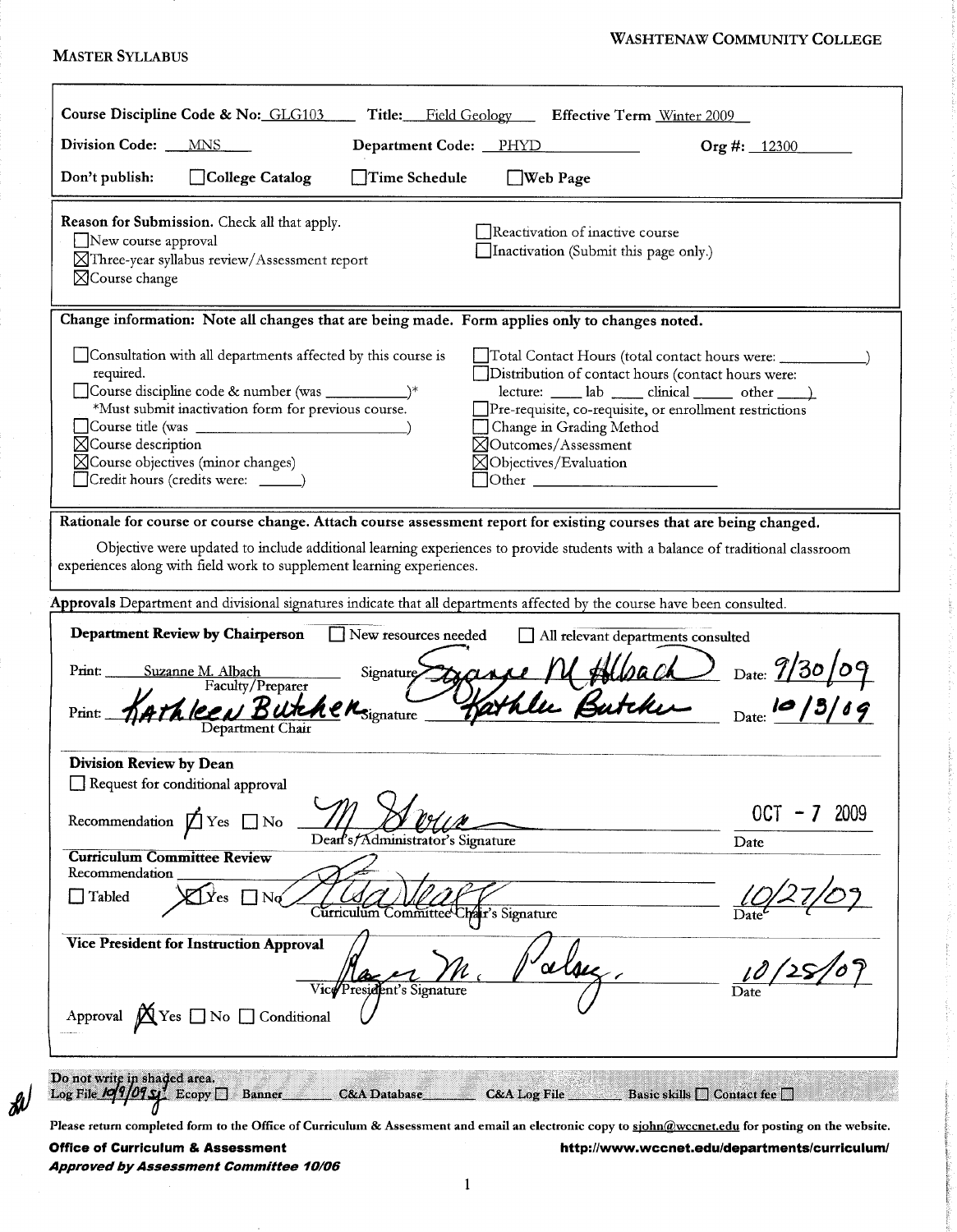## **MASTER SYLLABUS**

| Course:                                                                                                         | Course title:                                                                                                                                           |                                                                                                                                                                                              |                                                                                                                                                     |  |  |
|-----------------------------------------------------------------------------------------------------------------|---------------------------------------------------------------------------------------------------------------------------------------------------------|----------------------------------------------------------------------------------------------------------------------------------------------------------------------------------------------|-----------------------------------------------------------------------------------------------------------------------------------------------------|--|--|
| GLG103                                                                                                          | Field Geology                                                                                                                                           |                                                                                                                                                                                              |                                                                                                                                                     |  |  |
| <b>Credit hours:</b><br>$\overline{\phantom{a}3}$                                                               | Contact hours per semester:                                                                                                                             | Are lectures, labs, or<br>clinicals offered as                                                                                                                                               | <b>Grading options:</b><br>$\Box P/NP$ (limited to clinical & practica)<br>$\Box$ S/U (for courses numbered below 100)<br>$\boxtimes$ Letter grades |  |  |
| If variable credit, give range:<br>$\frac{1}{2}$ to $\frac{1}{2}$ credits                                       | Student<br>Instructor<br>$-45$<br>Lecture:<br>-45<br>Lab:<br>Clinical:<br>Practicum:<br>$\frac{1}{1}$<br>Other:<br>Totals:<br>$-45$<br>$\underline{45}$ | separate sections?<br>Yes - lectures, labs,<br>or clinicals are<br>offered in separate<br>sections<br>$\boxtimes$ No - lectures, labs,<br>or clinicals are<br>offered in the same<br>section |                                                                                                                                                     |  |  |
| Prerequisites. Select one:                                                                                      |                                                                                                                                                         |                                                                                                                                                                                              |                                                                                                                                                     |  |  |
| $\boxtimes$ College-level Reading & Writing                                                                     | Reduced Reading/Writing Scores<br>(Add information at Level I prerequisite)                                                                             |                                                                                                                                                                                              | No Basic Skills Prerequisite<br>(College-level Reading and Writing is not required.)                                                                |  |  |
| In addition to Basic Skills in Reading/Writing:                                                                 |                                                                                                                                                         |                                                                                                                                                                                              |                                                                                                                                                     |  |  |
| Level I (enforced in Banner)<br>Course                                                                          | Test<br>Grade                                                                                                                                           | Min. Score<br>Concurrent<br>Enrollment<br>Can be taken together)<br>□<br>$\Box$<br>$\Box$<br>□                                                                                               | Corequisites<br>Must be enrolled in this class<br>also during the same semester)                                                                    |  |  |
| Level II (enforced by instructor on first day of class)                                                         | Course                                                                                                                                                  | Test<br>Grade                                                                                                                                                                                | Min. Score                                                                                                                                          |  |  |
| $\Box$ and $\Box$ or<br>$\hfill\Box$ and $\hfill\Box$ or                                                        | <u> 1980 - Jan Samuel Barbara, margaret e a contra a contra a contra a contra a contra a contra a contra a con</u>                                      |                                                                                                                                                                                              |                                                                                                                                                     |  |  |
|                                                                                                                 | Enrollment restrictions (In addition to prerequisites, if applicable.)                                                                                  |                                                                                                                                                                                              |                                                                                                                                                     |  |  |
| □and □or Consent required                                                                                       |                                                                                                                                                         | □and □or Admission to program required<br>Program:                                                                                                                                           | □and □or Other (please specify):                                                                                                                    |  |  |
| Please send syllabus for transfer evaluation to:<br>Conditionally approved courses are not sent for evaluation. | Insert course number and title you wish the course to transfer as.                                                                                      |                                                                                                                                                                                              |                                                                                                                                                     |  |  |
|                                                                                                                 | <b>N</b> E.M.U. as ESSC0000                                                                                                                             |                                                                                                                                                                                              | $\overline{\phantom{a}}$ as $\overline{\phantom{a}}$ as $\overline{\phantom{a}}$ as $\overline{\phantom{a}}$                                        |  |  |
|                                                                                                                 |                                                                                                                                                         |                                                                                                                                                                                              | $\overline{\phantom{a}}$ as $\overline{\phantom{a}}$ as $\overline{\phantom{a}}$                                                                    |  |  |
| X Concordia University as NAT 281                                                                               |                                                                                                                                                         |                                                                                                                                                                                              | $\overline{\phantom{a}}$ as $\overline{\phantom{a}}$                                                                                                |  |  |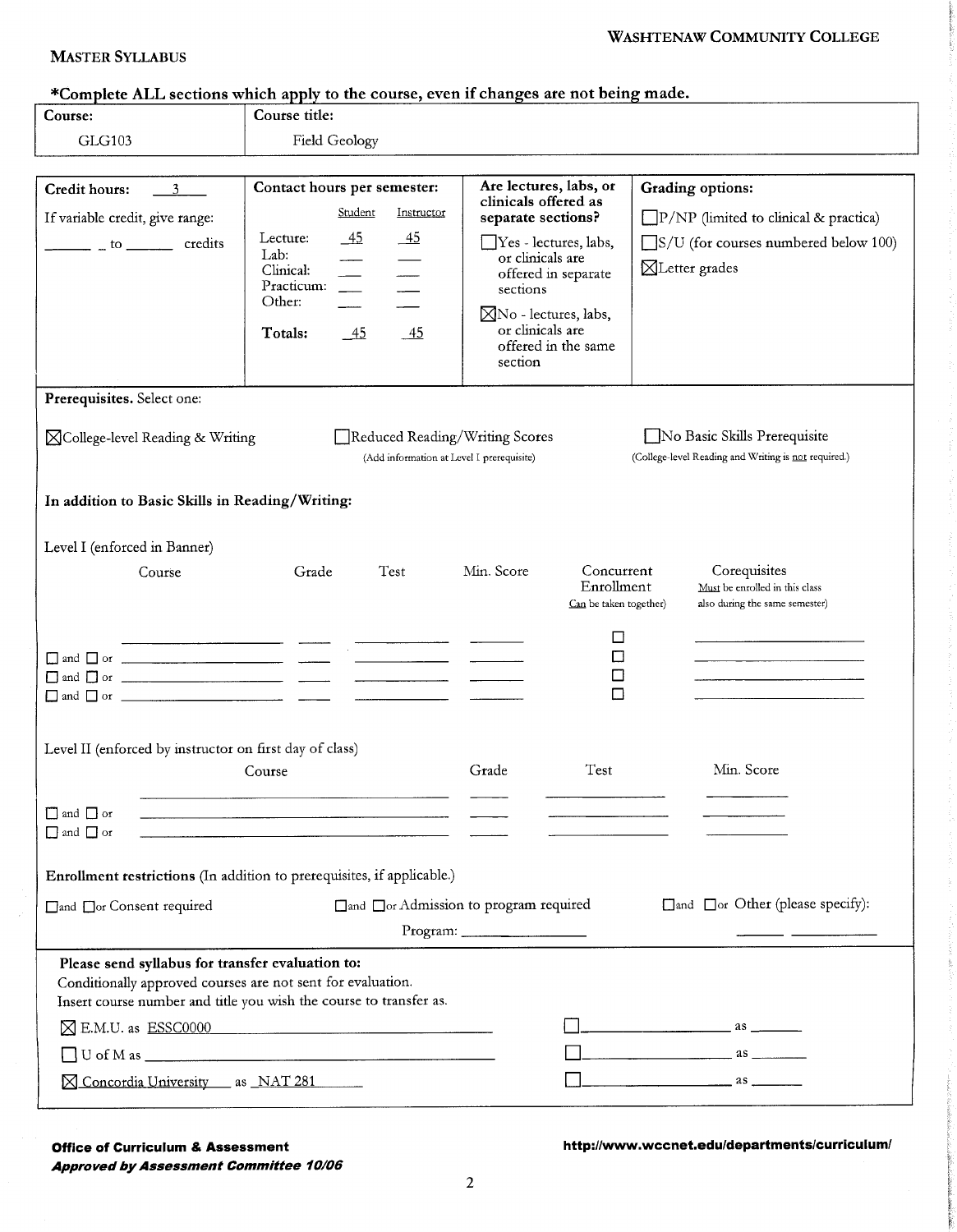| Course                                                                                                                                    | Course title                                                                                                                                                                                                                                                                                                                                                                                                                                                                                                                                                                                                                                                                                                                                                                                                                                                                                                                                                                                                                                                                                                                                                                                                                                               |                                                                                                     |  |  |
|-------------------------------------------------------------------------------------------------------------------------------------------|------------------------------------------------------------------------------------------------------------------------------------------------------------------------------------------------------------------------------------------------------------------------------------------------------------------------------------------------------------------------------------------------------------------------------------------------------------------------------------------------------------------------------------------------------------------------------------------------------------------------------------------------------------------------------------------------------------------------------------------------------------------------------------------------------------------------------------------------------------------------------------------------------------------------------------------------------------------------------------------------------------------------------------------------------------------------------------------------------------------------------------------------------------------------------------------------------------------------------------------------------------|-----------------------------------------------------------------------------------------------------|--|--|
| <b>GLG103</b>                                                                                                                             | Field Geology                                                                                                                                                                                                                                                                                                                                                                                                                                                                                                                                                                                                                                                                                                                                                                                                                                                                                                                                                                                                                                                                                                                                                                                                                                              |                                                                                                     |  |  |
| Course description<br>State the purpose and<br>content of the course.<br>Please limit to 500                                              | Students examine the processes that have formed and are forming the landscape by studying formations at local<br>sites. Emphasis is placed on environmental impact on the landscape and waters of Washtenaw County.<br>Traditional classroom lectures will be supplemented with field experiences to explore topics learned in class.                                                                                                                                                                                                                                                                                                                                                                                                                                                                                                                                                                                                                                                                                                                                                                                                                                                                                                                      |                                                                                                     |  |  |
| characters.                                                                                                                               |                                                                                                                                                                                                                                                                                                                                                                                                                                                                                                                                                                                                                                                                                                                                                                                                                                                                                                                                                                                                                                                                                                                                                                                                                                                            | Assessment                                                                                          |  |  |
| Course outcomes<br>List skills and knowledge<br>students will have after                                                                  | <b>Outcomes</b><br>(applicable in all sections)                                                                                                                                                                                                                                                                                                                                                                                                                                                                                                                                                                                                                                                                                                                                                                                                                                                                                                                                                                                                                                                                                                                                                                                                            | Methods for determining<br>course effectiveness                                                     |  |  |
| taking the course.<br><b>Assessment method</b><br>Indicate how student<br>achievement in each                                             | Students will be able to recognize and identify introductory principles<br>1.<br>and concepts related to geology and hydrology, including: mapping,<br>minerals and rocks, fossils and geologic time, weathering and soil,<br>Michigan glaciations, stream and groundwater dynamics, as well as the<br>environmental concerns associated with each.                                                                                                                                                                                                                                                                                                                                                                                                                                                                                                                                                                                                                                                                                                                                                                                                                                                                                                        | Departmental Exams                                                                                  |  |  |
| outcome will be assessed<br>to determine student<br>achievement for purposes<br>of course improvement.                                    | Students will apply appropriate principles, tools and concepts to solve<br>2.<br>problems, as well as construct and interpret maps, charts, diagrams and<br>graphs both in the field and in the classroom.                                                                                                                                                                                                                                                                                                                                                                                                                                                                                                                                                                                                                                                                                                                                                                                                                                                                                                                                                                                                                                                 | Departmental Exams<br>Laboratory and Field Exercises                                                |  |  |
| <b>Course Objectives</b><br>Indicate the objectives<br>that support the course<br>outcomes given above.                                   | Objectives<br>(applicable in all sections)                                                                                                                                                                                                                                                                                                                                                                                                                                                                                                                                                                                                                                                                                                                                                                                                                                                                                                                                                                                                                                                                                                                                                                                                                 | Evaluation<br>Methods for determining level<br>of student performance of<br>objectives              |  |  |
| <b>Course Evaluations</b><br>Indicate how instructors<br>will determine the degree<br>to which each objective is<br>met for each student. | Students will be able to:<br>(Numbers in parenthesis indicate which outcome is supported by this objective)<br>1. Use topographic maps to locate and identify geological features (2).<br>2. Draw topographic map profiles (2).<br>3. Calculate the slope of rivers and hills using map measurers and topographic<br>maps (2).<br>4. Using clinometers, meter sticks and pace, students will determine the height and<br>slope of hills and buildings on the WCC campus (2).<br>5. Using their pace and a compass, students will measure and draw a building to<br>scale(2).<br>6. Utilize global positioning systems to locate coordinates throughout campus in a<br>geocaching activity (2).<br>7. Identify and classify rocks and minerals based on their physical and chemical<br>properties (1).<br>8. Visit the Eddy Discovery Center in Chelsea, Michigan, to identify and classify<br>various rock specimens (2).<br>9. Describe the various rocks and minerals mined in Michigan (1).<br>10. Visit a recycling center and explain the process of recycling various materials<br>and its effects on the society and the environment (1).<br>11. Summarize significant geologic and biological events throughout the geologic<br>time scale $(1)$ . | All methods used are performed<br>in an evaluation setting: tests and<br>laboratory/field exercises |  |  |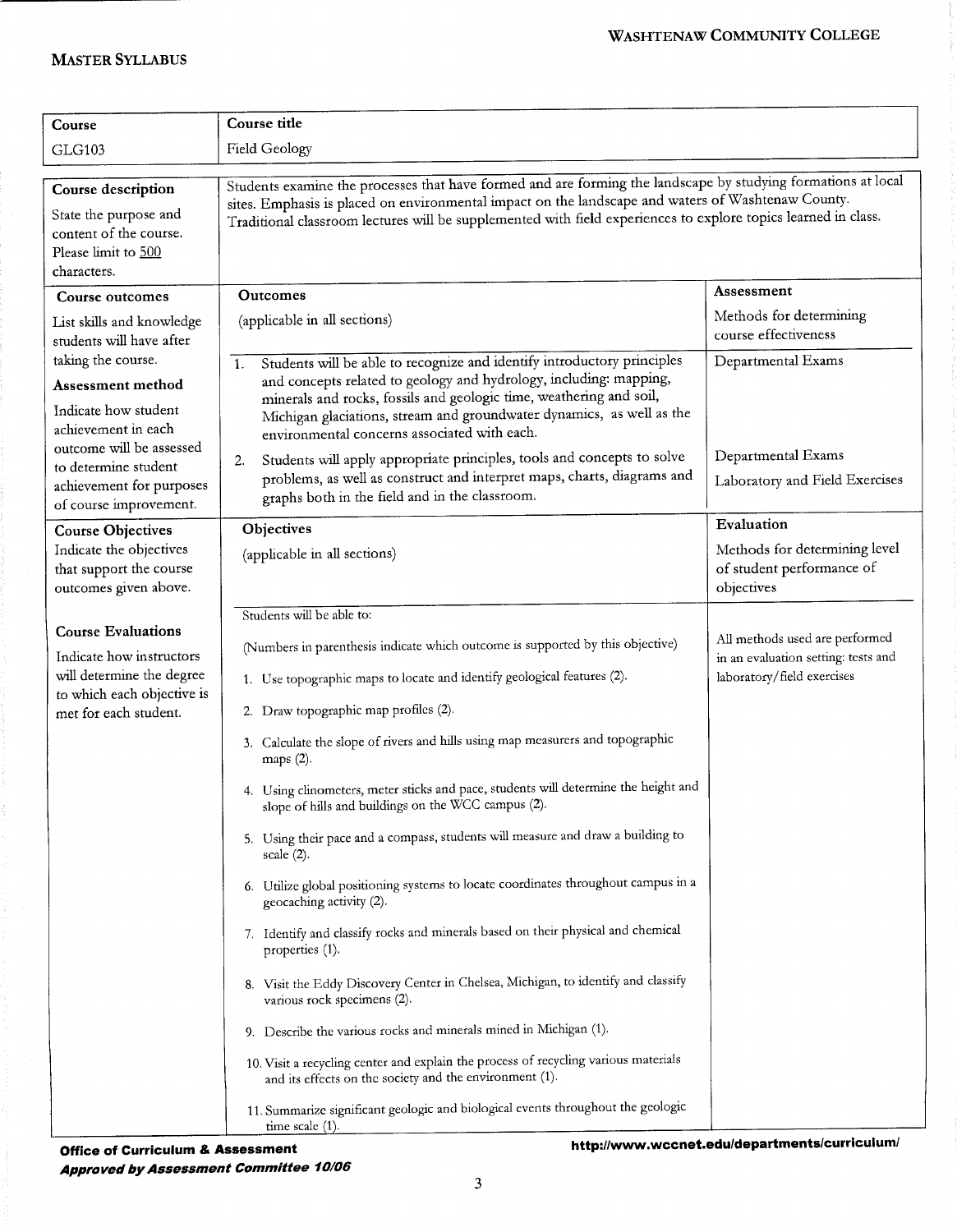### **MASTER SYLLABUS**

## WASHTENAW COMMUNITY COLLEGE

| 12. Visit the University of Michigan's Natural History Museum and complete a<br>scavenger hunt on fossils and geologic time (2).                                                   |
|------------------------------------------------------------------------------------------------------------------------------------------------------------------------------------|
| 13. Collect fossils from Mid-Devonian Silica Shale at a site in Milan, Michigan, to<br>be identified and classified (2).                                                           |
| 14. Distinguish and apply absolute dating from relative dating techniques to<br>determine the ages of various rock layers (2).                                                     |
| 15. Analyze trace fossils to determine clues on the lives of extinct organisms (2).                                                                                                |
| 16. Compare and contrast chemical and mechanical weathering (1).                                                                                                                   |
| 17. Identify the texture of soil based on the calculated proportions of the soil<br>components in a soil sample (2).                                                               |
| 18. Determine the settling rate of a mixed sample of sediment and determine the<br>percentage of each size (2).                                                                    |
| 19. Analyze the compositional changes of soil along a slope (2).                                                                                                                   |
| 20. Explain the mechanics involving the formation, advancement and retreat of a<br>glacier (1).                                                                                    |
| 21. Describe the possible causes of glacial periods or ice ages, their effect on the<br>climate, living things and the topography of the land (1).                                 |
| 22. Identify and classify glacial erratics and landforms on the WCC campus (2).                                                                                                    |
| 23. Describe the glacial geology of Michigan, including the various glacial landforms<br>found throughout the state (1).                                                           |
| 24. Visit various glacial landforms in Ann Arbor and surrounding areas, including<br>moraines, kames, eskers and kettles, then describe their origin and composition<br>(2).       |
| 25. Identify the erosional, transportational and depositional qualities and features of<br>running water (1).                                                                      |
| 26. Compare and contrast the features and properties of young and mature river<br>systems $(1)$ .                                                                                  |
| 27. Measure the velocity of a local stream or river using floats and stopwatches (2).                                                                                              |
| 28. Measure the cross-sectional area of a local stream or river and draw its cross<br>section using tape measurers and meter sticks (2).                                           |
| 29. Calculate the discharge of a local stream or river using the velocity and area of<br>the water body (2).                                                                       |
| 30. Describe and sketch the floodplain along a local stream or river (2).                                                                                                          |
| 31. Visit a local water treatment plant and explain the process of treating<br>wastewater and the impact on the environment (2).                                                   |
| 32. Distinguish amongst ground hydrology terms, including: porosity, permeability,<br>aquifer, aquitard, perched water table, water table, caverns, karst topography,<br>etc. (1). |
| 33. Test various sediments to compare and contrast porosity and permeability in<br>soils $(2)$ .                                                                                   |
| 34. Describe various sources of contamination and pollution and their effects on                                                                                                   |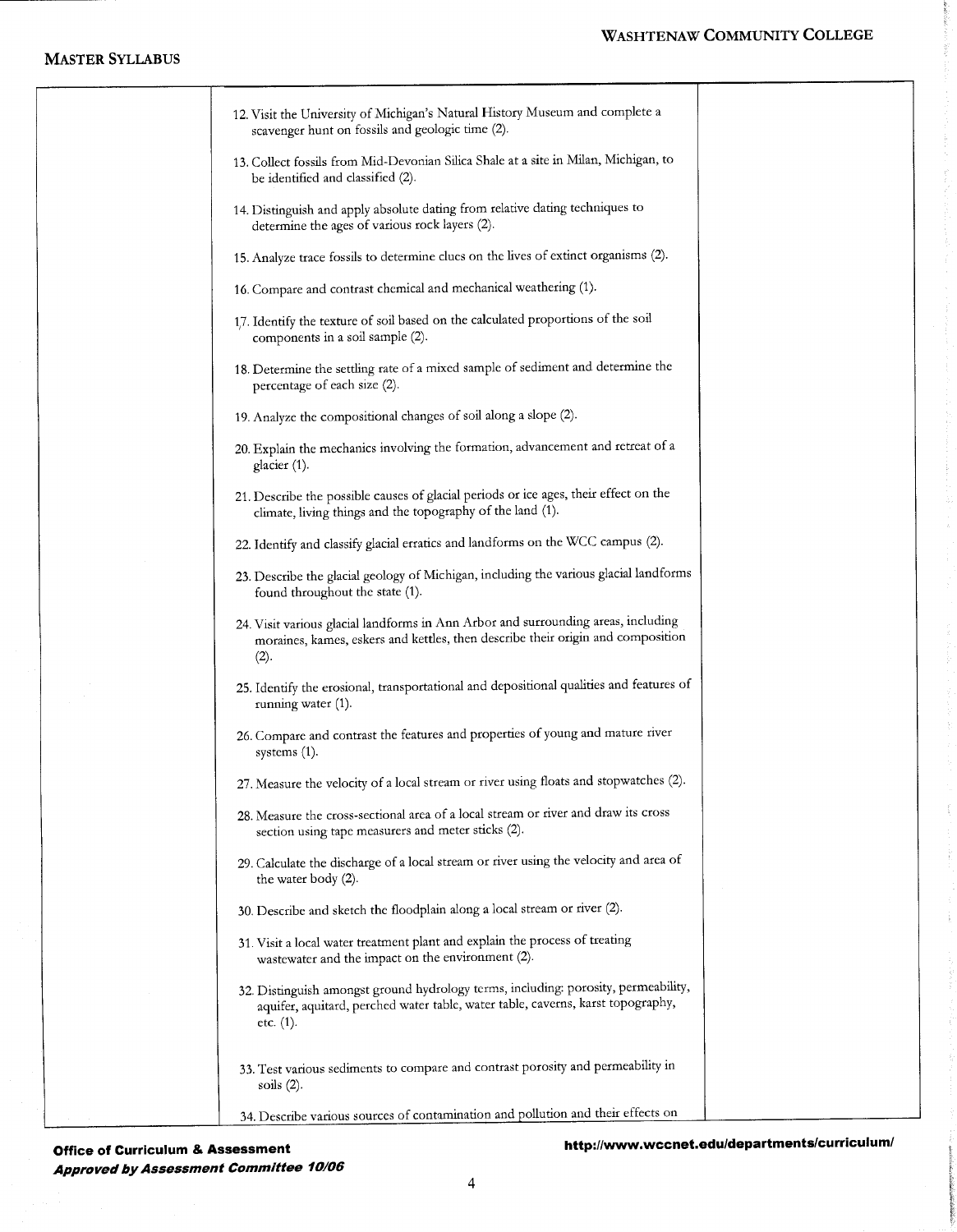## **WASHTENAW COMMUNITY COLLEGE**

#### **MASTER SYLLABUS**

| groundwater (1).                                                                                                                      |  |
|---------------------------------------------------------------------------------------------------------------------------------------|--|
| 35. Visit a landfill and compare and contrast old landfill regulations versus new to<br>help eliminate groundwater contamination (2). |  |

# List all new resources needed for course, including library materials.

### **Student Materials:**

| List examples of types |                                                                              | <b>Estimated costs</b> |
|------------------------|------------------------------------------------------------------------------|------------------------|
| Texts                  | No textbook required. All handouts/notes will be provided though Blackboard. |                        |
| Supplemental reading   |                                                                              |                        |
| Supplies               |                                                                              |                        |
| Uniforms               |                                                                              |                        |
| Equipment              |                                                                              |                        |
| Tools                  |                                                                              |                        |
| Software               |                                                                              |                        |

# Equipment/Facilities: Check all that apply. (All classrooms have overhead projectors and permanent screens.)

| Check level only if the specified equipment is needed for all sections of a                              | □Off-Campus Sites                     |
|----------------------------------------------------------------------------------------------------------|---------------------------------------|
| course.                                                                                                  | Testing Center                        |
| Level I classroom<br>Permanent screen & overhead projector                                               | $\boxtimes$ Computer workstations/lab |
|                                                                                                          | $\boxtimes$ itv                       |
| □ Level II classroom<br>Level I equipment plus TV/VCR                                                    | $\boxtimes$ TV/VCR                    |
|                                                                                                          | $\boxtimes$ Data projector/computer   |
| $\boxtimes$ Level III classroom<br>Level II equipment plus data projector, computer, faculty workstation | $\Box$ Other $\_\_$                   |

#### Assessment plan:

| <i><b>ILSSCSSILLER DIMILI</b></i><br>Learning outcomes to be assessed<br>(list from Page 3)                                                                                                                                                                                                                                                      | <b>Assessment</b><br>tool | When assessment<br>will take place<br>(semester & year) | Course<br>section(s)/other<br>population                                  | Number<br>students to be<br>assessed |
|--------------------------------------------------------------------------------------------------------------------------------------------------------------------------------------------------------------------------------------------------------------------------------------------------------------------------------------------------|---------------------------|---------------------------------------------------------|---------------------------------------------------------------------------|--------------------------------------|
| Students will be able to recognize and identify introductory<br>principles and concepts related to geology and hydrology,<br>including: mapping, minerals and rocks, fossils and geologic<br>time, weathering and soil, Michigan glaciations, stream and<br>groundwater dynamics, as well as the environmental<br>concerns associated with each. | Departmental<br>Exams     | Spring/Summer<br>2010, then every<br>three years        | <b>Entire Section</b><br>(only one section<br>is offered per<br>semester) | $100\%$ from<br>section offered.     |
| Students will apply appropriate principles, tools and concepts<br>to solve problems, as well as construct and interpret maps,<br>charts, diagrams and graphs both in the field and in the<br>classroom.                                                                                                                                          | Departmental<br>Exams     | Spring/Summer<br>2010, then every<br>three years        | <b>Entire Section</b>                                                     | $100\%$ from<br>section offered      |

## Scoring and analysis of assessment:

1. Indicate how the above assessment(s) will be scored and evaluated (e.g. departmentally developed rubric, external evaluation, other). Attach the rubric/scoring guide.

The departmental rubric is based on zero to four points for problem-solving and item analysis for subjective mapping and essay assignments. See attached rubric example.